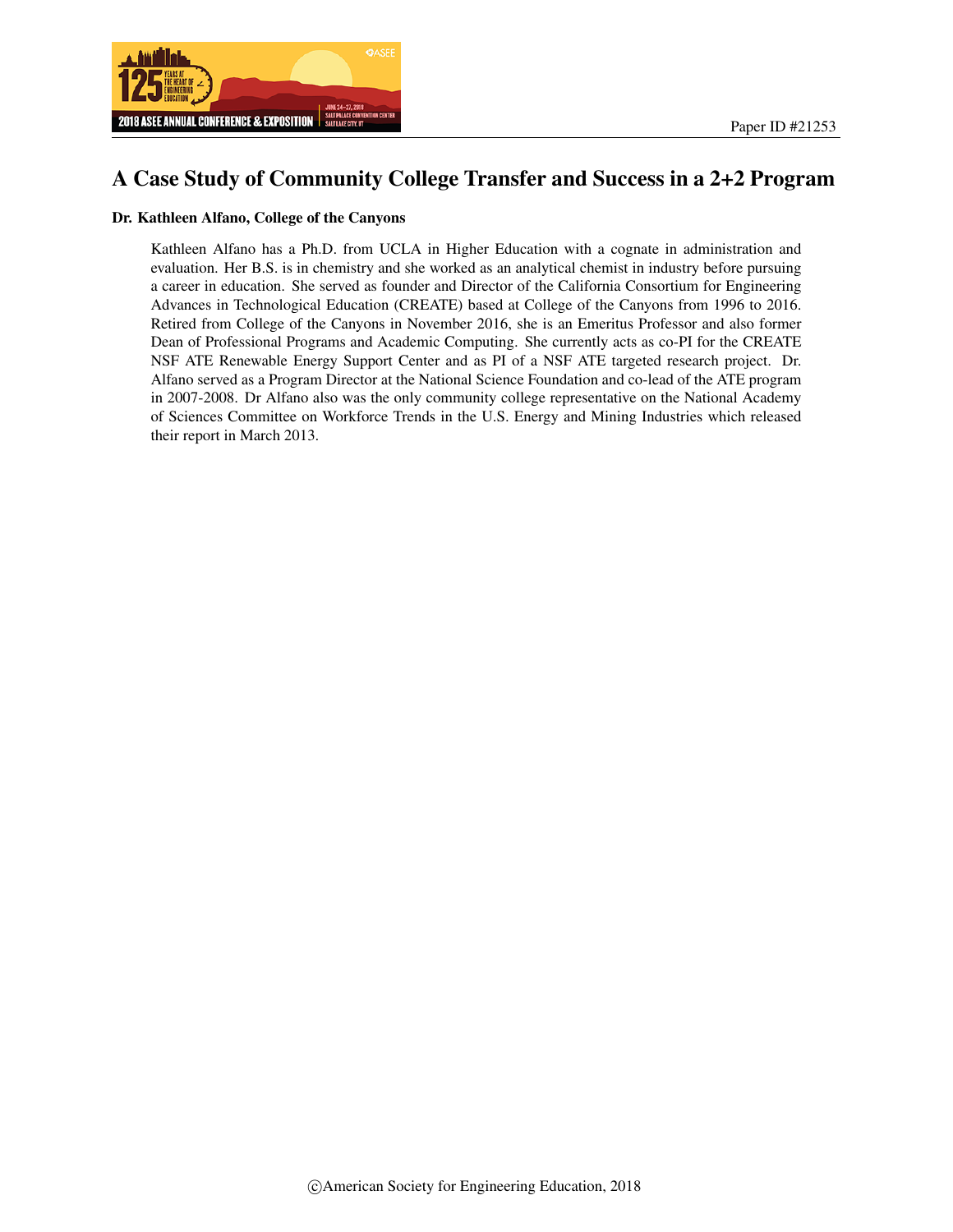### NSF ATE CREATE Targeted Research Study A Case Study of Community College Transfer and Success in a 2+2 Program NSF ATE grant #1445841

#### Overview of the Research Study:

The goal of this NSF ATE research project was to investigate, analyze, and disseminate the student success of up to 27,000 students who have completed at least one NSF CREATE consortium-funded course and to better assess the impact of over 12 years of NSF ATE Center funding. In 2016-2017, the research analyzed the significant progress to degree and retention and certificate and degree attainment by community college. This was reported at ASEE 2017. In the 2017-2018 research, a case study will be examined on the on the 12 years of progress in transferring and graduating students from over 20 community colleges to a California State University, Channel Islands (CSUCI) program which was developed under the CREATE NSF grant funds.

Overview of the NSF CREATE Center:

The California Regional Consortium for Engineering Advances in Technological Education (CREATE) was formed in May of 1996 as a joint consortium effort of seven community colleges, two California State Universities and over 55 high tech engineering technology employers to develop a regional approach to the preparation and training of engineering technicians. CREATE emerged as a major education-industry partnership and was selected in 2002 as one of only 40 National Science Foundation Advanced Technological Education Centers of Excellence funded through a grant to College of the Canyons. The goal of the ATE Regional Center, expanded to nine community colleges and high schools, was to address the demonstrated high demand for technicians in engineering technology-related fields especially: information technology (2002-2009), manufacturing technology, electrical engineering technology, and industrial technology (2002 to 2009) and renewable energy technicians (2010 to 2016) \* in southern and central California as a multi-County consortium. Additional funding from NSF allowed the Center to include national competitions for renewable energy faculty development learning exchanges in Australia (2013), Germany and Denmark (2014), and the Caribbean (2015).

\*Note: Although the original NSF CREATE Center ended after 20 years at College of the Canyons (CA), NSF has funded a NSF CREATE Support Center at Madison Area Technical College (WI) (NSF #1600934) for 2016 to 2020 to continue CREATE's efforts to support renewable energy faculty and curriculum development. Several of the original CREATE team are also involved in the new Support Center.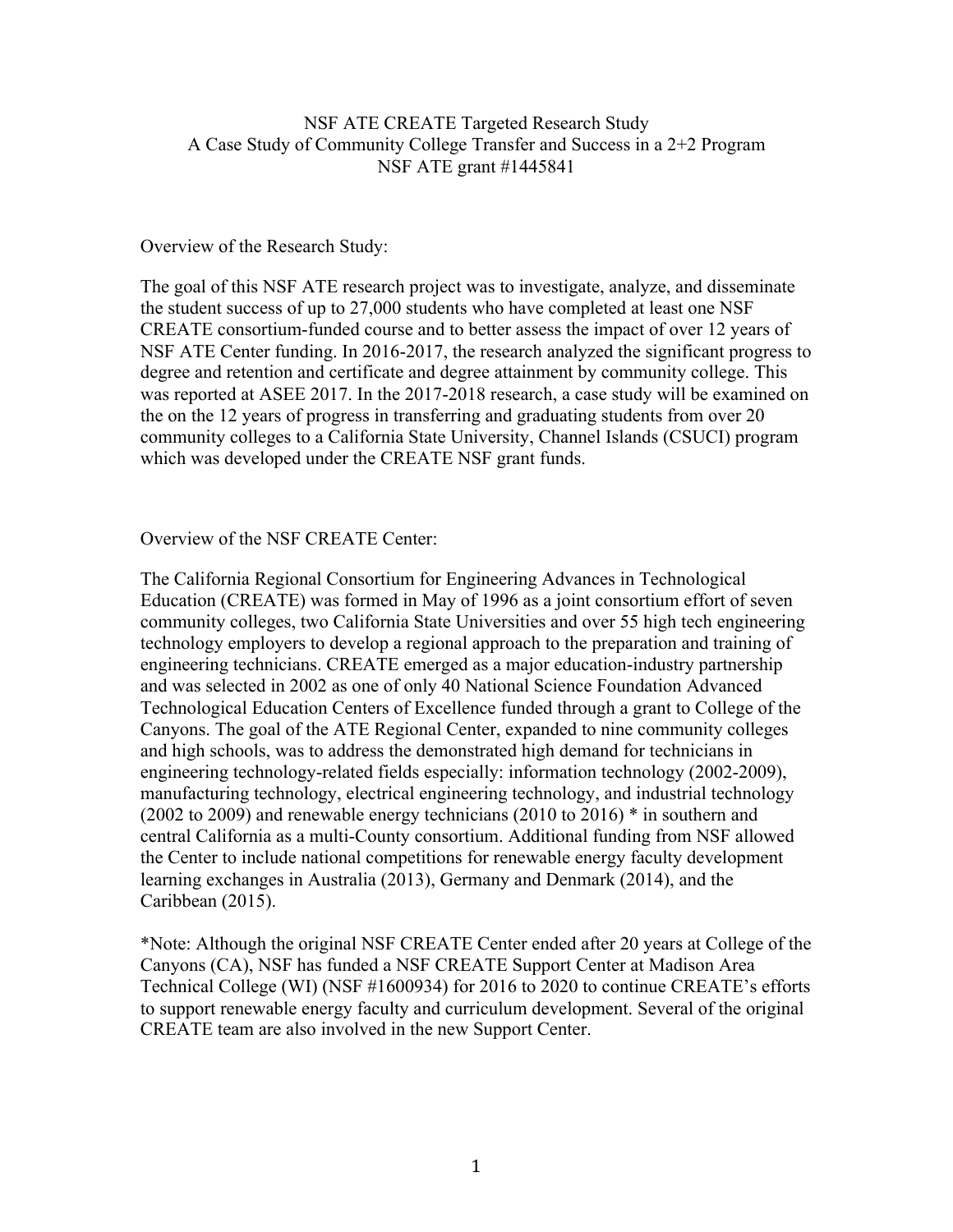### Motivating Rationale/Need:

The need to increase the number of U.S. students who achieve undergraduate degrees and who successfully achieve skills to contribute to their own and the nation's economy and the success of the workforce is well documented, especially in the President's Committee of Advisors on Science and Technology (PCAST) report to the President: Engage to Excel: Producing One Million Additional College Graduates with Degrees in Science, Technology, Engineering, and Mathematics. (February 2012). The PCAST report cites what they call three imperatives:

- Improve the first two years of STEM education in college.
- Provide all students with the tools to excel.
- Diversify pathways to STEM degrees.

In a more recent National Research Council Report (NRC): Emerging Workforce Trends in the U.S. Energy and Mining Industries: A Call to Action. (March 2013), community colleges are specifically mentioned as the best pathways to bring much needed skilled and diverse students to the emerging technologies' workforce. (Note: CREATE PI, Kathleen Alfano, was a co-author/committee member of this NRC committee report).

However, one of the most vexing problems for the CREATE Center, and for many other similar projects, has been how to verify that the skills and education achieved by the students in our programs have resulted in their future success in further education and the workforce. Since most Federal and State grants fund just the development and piloting of these technical programs for only a limited timeframe of three to four years, the student impact measures tend to be limited to student progress to degree and certificate and degree completion during the term of the grant. Even the CREATE consortium, which started in 1996, has not been able to do longitudinal studies as each successive grant has focused on developing and implementing successively changing types of new and emerging technical programs, with no funding to retrospectively assess the previous students' continued progress.

Another difficulty in assessing the success of community college students pursuing career/technology coursework is that their pathways differ from those of university students. Short-term career goals, students returning for new or improved career certifications, part-time attendance and full or part-time work are among some factors that have been shown to shape community college students attendance and success. Also, goals for career competence and certifications can cause community college students to succeed in their goals without attaining a degree or matriculating to a four-year program.

Peter Bahr at the University of Michigan, School of Education has studied the progress and success of community college technical program students. In his papers, The labor market returns to a community college education for non-completing students. (2016) and the deconstructive approach to understanding community college students' pathways and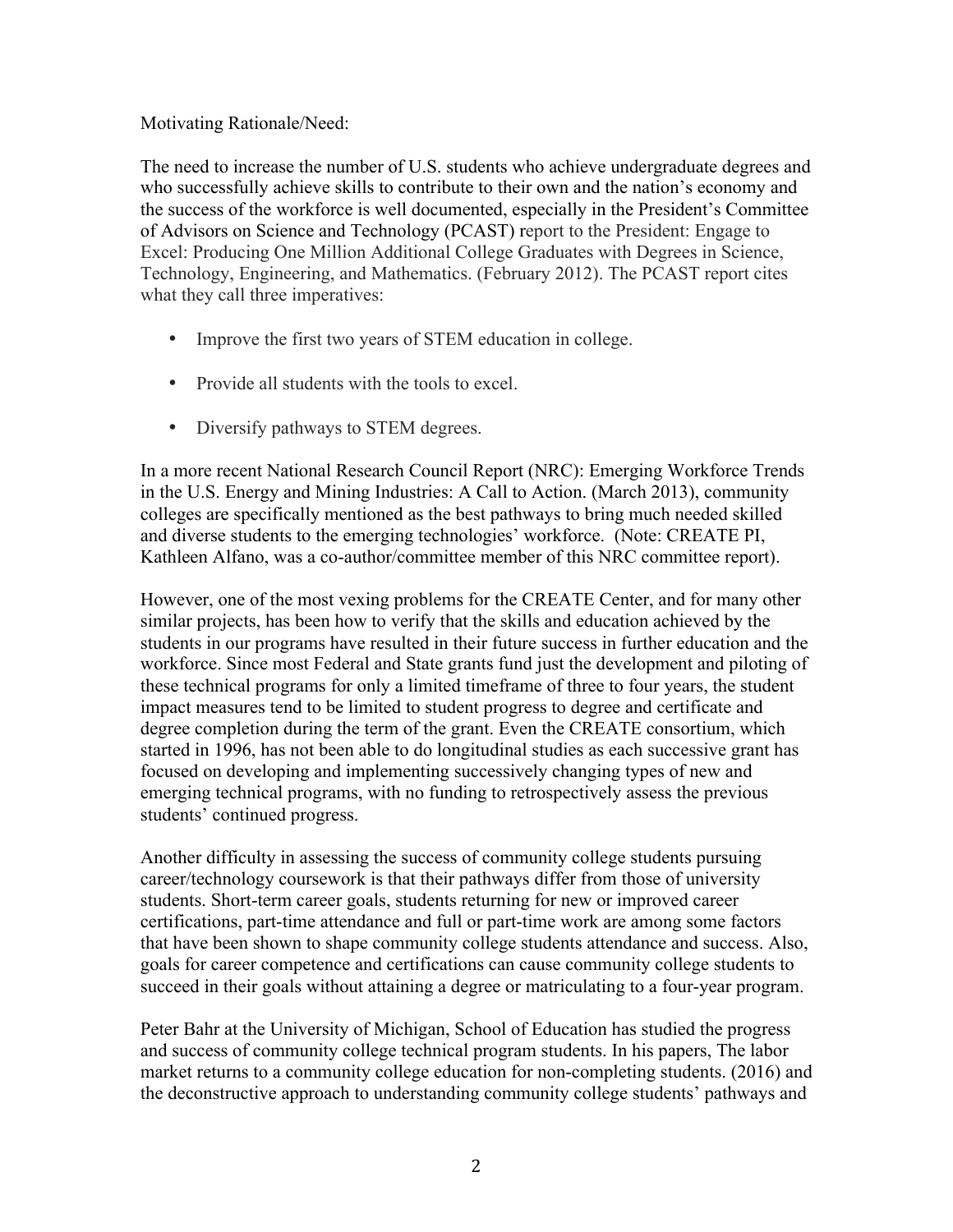outcomes. (2013), he makes a good case for what he calls a deconstructive approach to understanding their success and outcomes. The CREATE team is using a deconstructive approach to assessing student success and outcomes as it pertains to single course, course sequence, course certification attainment as well as degree attainment and matriculation within different career/technical programs.

Diversity, Geographic Distribution of CREATE Consortium Schools

The NSF ATE CREATE Center is in a unique position to develop a model for longitudinal analysis of ATE student technical programs due to its long-term NSF funding; the diversity of the technical majors funded; the multiple locales and diversity of the student bodies of the colleges, high schools, and universities in the CREATE consortium, and the high level of expertise of the four doctorate-level researchers teaming to conduct this study. As the map, tables, and charts on the following two pages show, the CREATE colleges have represented a wide geographical area encompassing 9 counties in California with large diverse populations. Throughout the CREATE history over 27,000 students have enrolled in NSF ATE CREATE-developed engineering technology, industrial technology, construction technology, information technology, manufacturing technology and renewable energy courses and programs over a span of more than twelve years. (The map, tables and charts have been chosen from the different targeted funding eras of NSF ATE funding which will be investigated).

Since 1996, the CREATE consortium grew from 7 community colleges to 8 to10 Southern and Central California community colleges (some colleges were added or dropped depending on the applicability of the technical focus area of each multi-year CREATE grant to each of their regional workforce needs) plus high school and university partners. As the table on the next page shows, these colleges represented counties with a large diverse population of over 13 million in Central and Southern California.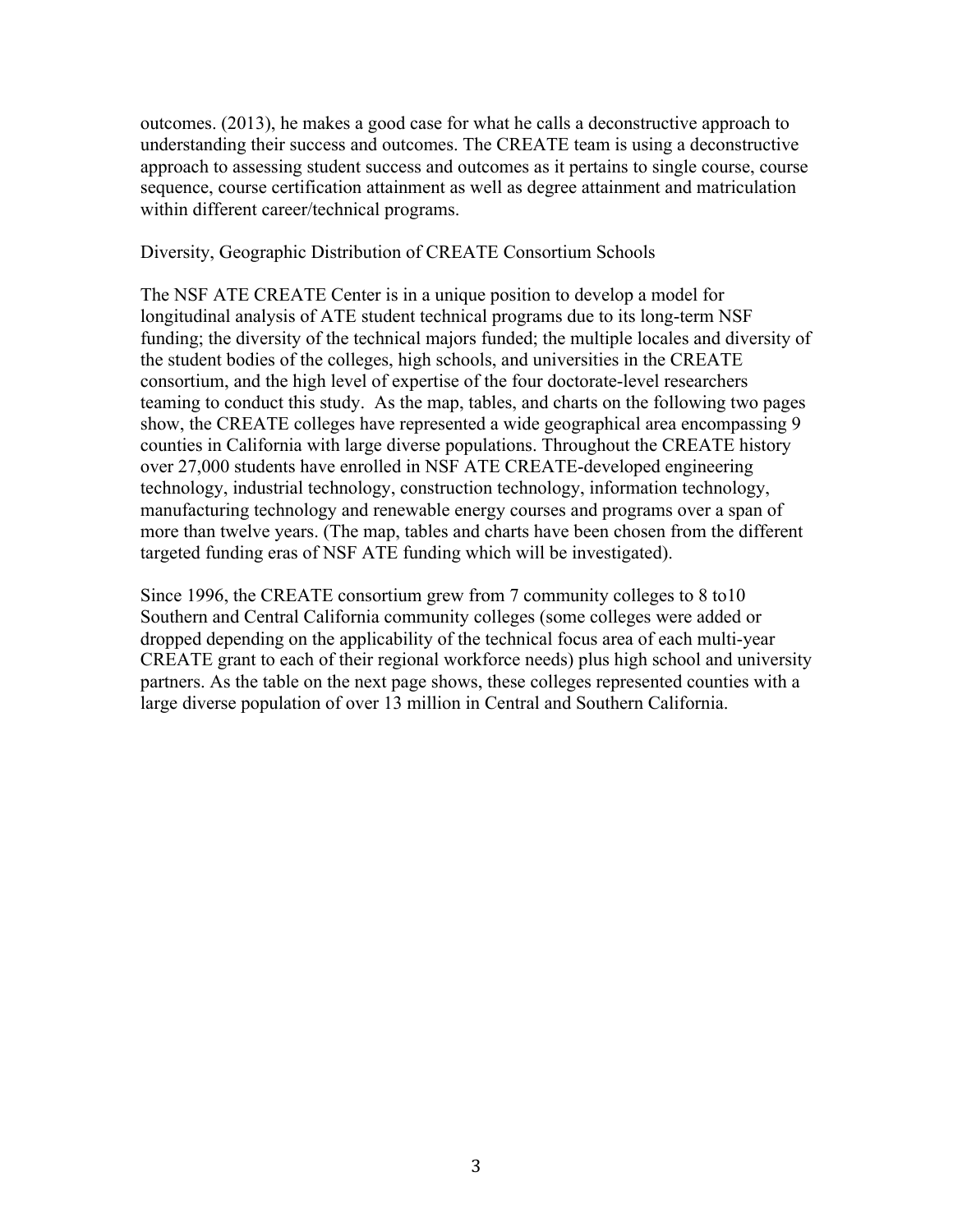

# **CREATE Partner Colleges and Counties Served**

Figure 1: CREATE Map and Counties Served.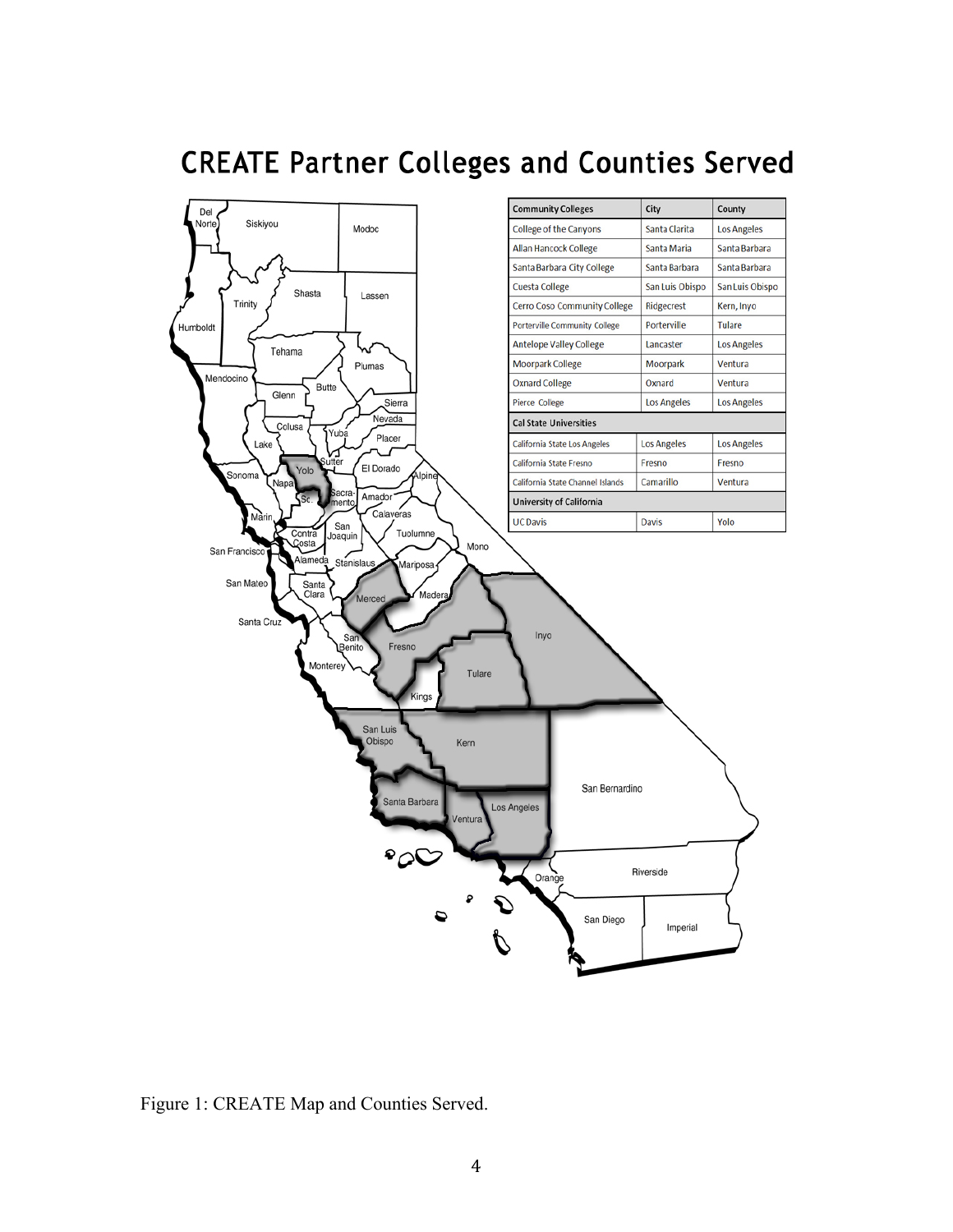| Table T:College Statistics for Fall 2008: Information Technology/Manufacturing Focus |         |                                     |                    |                   |                |                                                 |
|--------------------------------------------------------------------------------------|---------|-------------------------------------|--------------------|-------------------|----------------|-------------------------------------------------|
| <b>College</b>                                                                       | # of    | $\frac{0}{0}$                       | <b>Focus</b>       | <b>Population</b> | Sq             | #                                               |
|                                                                                      |         | <b>Students Minorities Counties</b> |                    |                   | <b>Mileage</b> | <b>Students</b><br>in Feeder<br><b>Programs</b> |
| Canyons                                                                              | 23,416  | 55%                                 | Los<br>Angeles     | 10,363,850        | 4,079          | 326                                             |
| Cerro Coso                                                                           | 4,946   | 33%                                 | Kern,<br>Inyo      | 835,669           | 18,267         | 604                                             |
| Porterville                                                                          | 4,259   |                                     | 68% Tulare         | 435,254           | 4,844          | 112                                             |
| Merced                                                                               | 14,099  |                                     | 67% Merced         | 255,250           | 2,008          | 134                                             |
| Oxnard                                                                               | 7,739   |                                     | 82% Ventura        | 831,587           | 1,864          | 202                                             |
| Moorpark                                                                             | 15,671  |                                     | 42% Ventura        | 831,587           | 1,864          | 367                                             |
| Santa Barbara                                                                        | 19,166  | 49%                                 | Santa<br>Barbara   | 428,655           | 2,745          | 222                                             |
| Allan Hancock                                                                        | 16,066  | 61%                                 | Santa<br>Barbara   | 428,655           | 2,745          | 246                                             |
| Cuesta                                                                               | 13,146  | 41%                                 | San Luis<br>Obispo | 267,337           | 3,326          | 799                                             |
| LA Pierce                                                                            | 23,317  | 65%                                 | Los<br>Angeles     | 10,363,850        | 4,079          | 346                                             |
| Porterville High School                                                              | 1,850   |                                     | 68% Tulare         | 435,254           | 4,844          | 280                                             |
| Lompoc High School                                                                   | 1,475   | 55%                                 | Santa<br>Barbara   | 831,587           | 1,864          | 140                                             |
| Totals                                                                               | 145,150 | 57%                                 | 9                  | 13,852,856        | 41,977         | 3,778                                           |

Table 1:College Statistics for Fall 2008: Information Technology/Manufacturing Focus

Source: 2008 California Community College Chancellor's Office census

Goals and Methodology for the CREATE Targeted Research Study

## Goals

The goal of this targeted research project is to investigate, analyze, and disseminate the student success of students who completed at least one NSF CREATE-funded course and to better assess the impact of over 12 years of NSF ATE Center funding. A secondary goal is to serve as a model for longitudinal data mining and analysis for the hundreds of other ATE projects and Centers. Measures of achievement to be used will include progress to degree and retention, certificate and degree attainment, and wage increases and wage levels by technical discipline. While last year's ASEE paper was on the overall completion/graduation rates and matriculation of the over 27,000 students who studied in one of the NSF CREATE-supported courses, this year's focus is a case study on the initial and long-term success of the joint university-community college partnership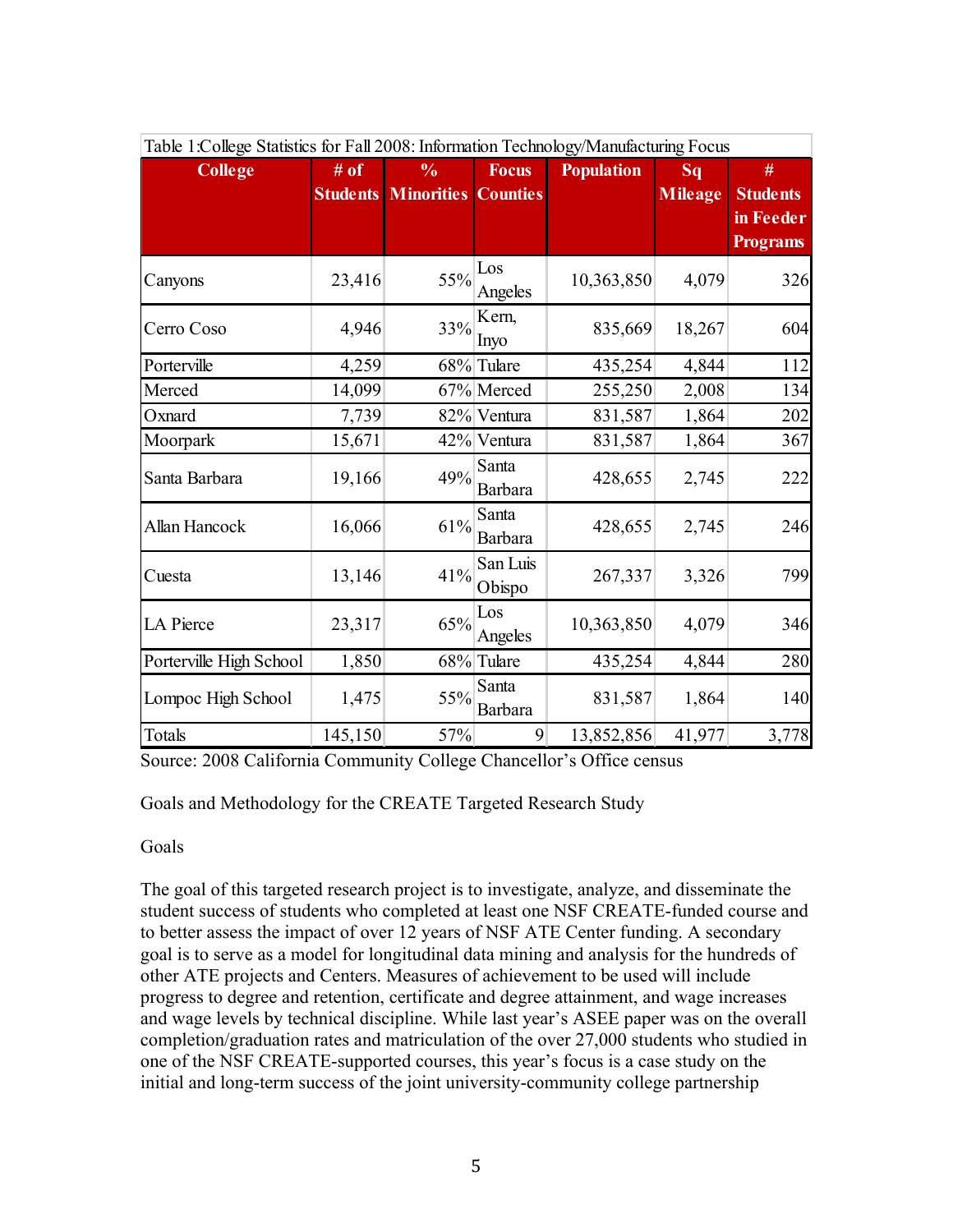between California State University, Channel Islands (CSUCI) and the CREATE consortium of California community colleges to develop a 2+2 BS IT program.

#### The CSUCI 2+2 BS IT Program

California State University, Channel Islands (CSUCI) is one of the newest of the California State University campuses, with upper division classes for transfer students first offered in Fall 2002 and freshman classes started in 2003. Located in Ventura County, California, it is within a reasonable driving distance for transfer students from a majority of the CREATE consortium community colleges. Therefore, when the demand for skilled technicians in the computer field began to escalate in 2003-2004 and 2004- 2005, the Director of CREATE contacted Computer Science faculty at CSUCI to brainstorm if a partnership could help students to achieve a pathway to both community college and upper division information technology education. Initial discussions combined with a task analysis of skills needed by industry concluded that the computer science degree program offered by CSUCI would not be a good fit for a transfer program for CREATE students. However, university-community college faculty discussions led to a CREATE proposal to NSF to fund the development of a BSIT degree which would meet both community college transfer needs, industry demands for a prepared workforce, and possibly as an alternative for students entering the computer science degree but unable or uninterested in pursuing the higher calculus requirements. While CSUCI was an ideal partner as a young institution open to new ideas and programs, it was still restricted by California State University procedures for adding a new program. A five year plan was developed to use some NSF CREATE funding to write and pilot test the additional coursework needed for the new BSIT degree and to both offer it under the Extended Education program at CSUCI and to proceed with writing the documentation needed under the California State Master Plan review to propose the BSIT as a new regular catalogue degree for CSUCI in 2010, should the pilot be deemed a success. A new curriculum was proposed as outlined below, with some classes to be piloted as an on-line class. Information Technology (IT) classes began offering its new B.S. in Information Technology degree program in Fall 2005.

#### BSIT PROPOSED PLAN OF STUDY

#### Core Plan of Study:

|             |    | Summer: Comp 162 Computer Arch. & Assembly Lang.(3) | Prerequisite |
|-------------|----|-----------------------------------------------------|--------------|
| Junior Year |    |                                                     |              |
| Fall:       | IT | 262 Computer Organization & Arch. for IT $(3)$      | Required     |
|             | IT | 151 Data Structures for IT (3)                      | Required     |
| Spring:     | IT | 280 Web Programming (3)                             | Required     |
|             | IT | 362 Operating Systems for IT (3)                    | Required     |
|             |    | Summer: Math 300 Discrete Mathematics (3)           | Required     |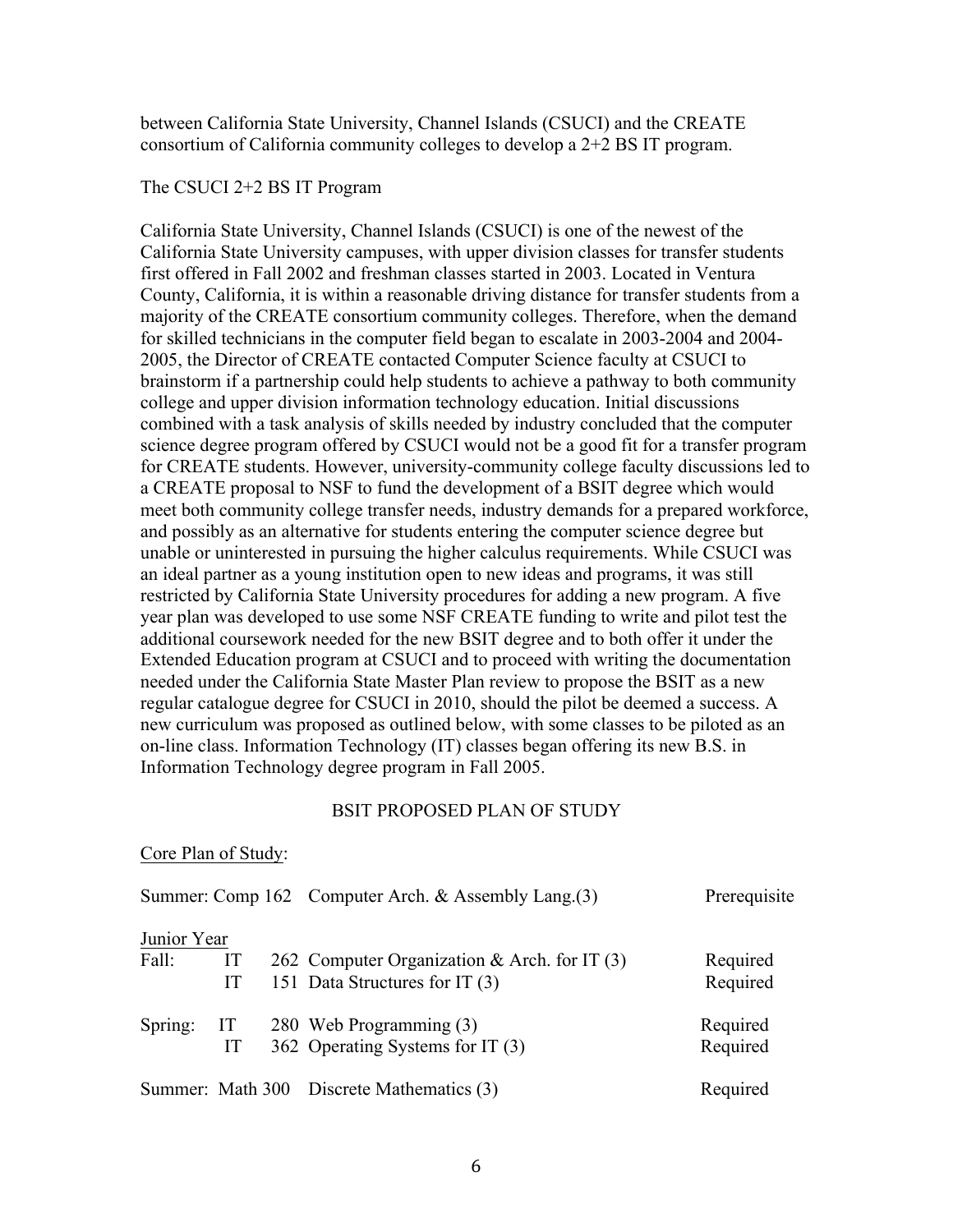|             | IT |     | 420 Database Systems for IT (3)            | Required |
|-------------|----|-----|--------------------------------------------|----------|
| Senior Year |    |     |                                            |          |
| Fall:       | IT |     | 429 Computer Networks (3)                  | Required |
|             |    |     | MGT 307 Management of Organizations (3)    | Required |
| Spring:     |    |     | CIS 310 Management Information Systems (3) | Required |
|             | IТ |     | 424 Computer System Security for IT (3)    | Elective |
|             |    |     | Summer: MGT 471 Project Management (3)     | Required |
|             | IT | 499 | Capstone Project (2)                       | Required |
|             |    |     |                                            |          |

Additional BSIT Graduation Requirements:

12 Units of additional IT Electives:

Any IT course may be taken as an elective, such as:

| IT | 402 | Advanced IT Programming (3) |  |
|----|-----|-----------------------------|--|
|    |     |                             |  |

IT 400 e-Commerce (3)

- IT 401 Web Intelligence (3)
- IT 469 Artificial Intelligence & Neural Networks for IT (3)

Other courses may be considered as electives, such as:

- Art 324 Web Design (3)
- Art 326 3D Animation (3)
- CIS 490 Special Topics in Information Systems (3)

Please consult with your IT advisor before choosing electives.

All elective choices require advisor approval.

Science Requirement: Science II (Bio., Chem., or Phys.) (4)

CSUCI Upper Division Interdisciplinary General Education Requirement:

Choose 9 Units from courses with catalog numbers from 330 to 449, such as:

| Math 331   | History of Mathematics (3)       |
|------------|----------------------------------|
| Comp $429$ | Human-Computer Interaction (3)   |
| Comp $447$ | Societal Issues in Computing (3) |

Review after the Four Year Pilot of the BSIT under Extended Education at CSUCI:

At the end of 2009, the program was completing its fourth year. As part of CREATE's effort to recruit students into this new degree program and to train counselors on the degree requirements, checklists listing the degree requirements had been produced for any community college that expressed an interest. At the end of 2008-2009, checklists were available for the following 17 California community colleges:

• Allan Hancock College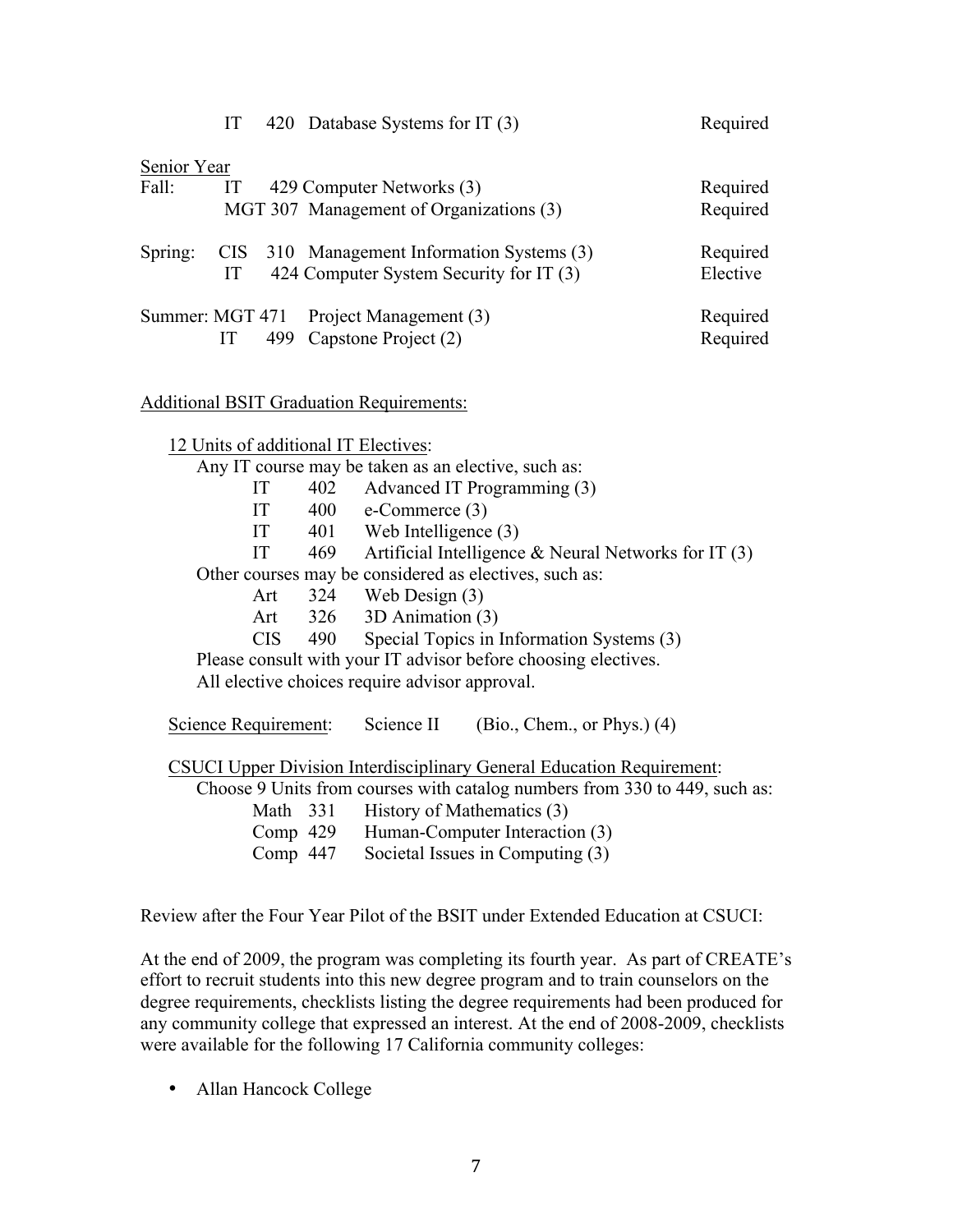- Antelope Valley College
- Bakersfield College
- Butte College
- City College of San Francisco
- College of the Canyons
- Cuesta College
- Fresno City College
- Los Angeles Pierce College
- Moorpark College
- Oxnard College
- San Diego City College
- San Joaquin Delta College
- Santa Barbara City College
- Santa Monica City College
- Santa Rosa Junior College
- Ventura College

These included the original CREATE colleges along with other community colleges in California.

By 2009, 46 students had entered the program. Table 1 summarizes the number of applications to the program and the number of students enrolled during each of the four academic years. This data accounts for 45 of the 46 students. The last remaining student entered the university as another major and changed major into IT. Applications increased in the last two years as the program moved closer to moving from Extended Education to a Regular Catalogue degree program under the California State Master Plan.

| Year     | <b>Applications</b><br><b>Submitted</b> | <b>Accepted</b><br><b>Applicants</b><br><b>Enrolled</b> |
|----------|-----------------------------------------|---------------------------------------------------------|
| 2005/200 | 24                                      | 13                                                      |
| 2006/200 | 11                                      |                                                         |
| 2007/200 | 14                                      | 13                                                      |
| 2008/200 | 21                                      |                                                         |
|          | 2009/201 20 (to date)                   |                                                         |
| Total    |                                         |                                                         |

Table 2: Applications and Enrollments to CSU Channel Islands B.S. in Information Technology Program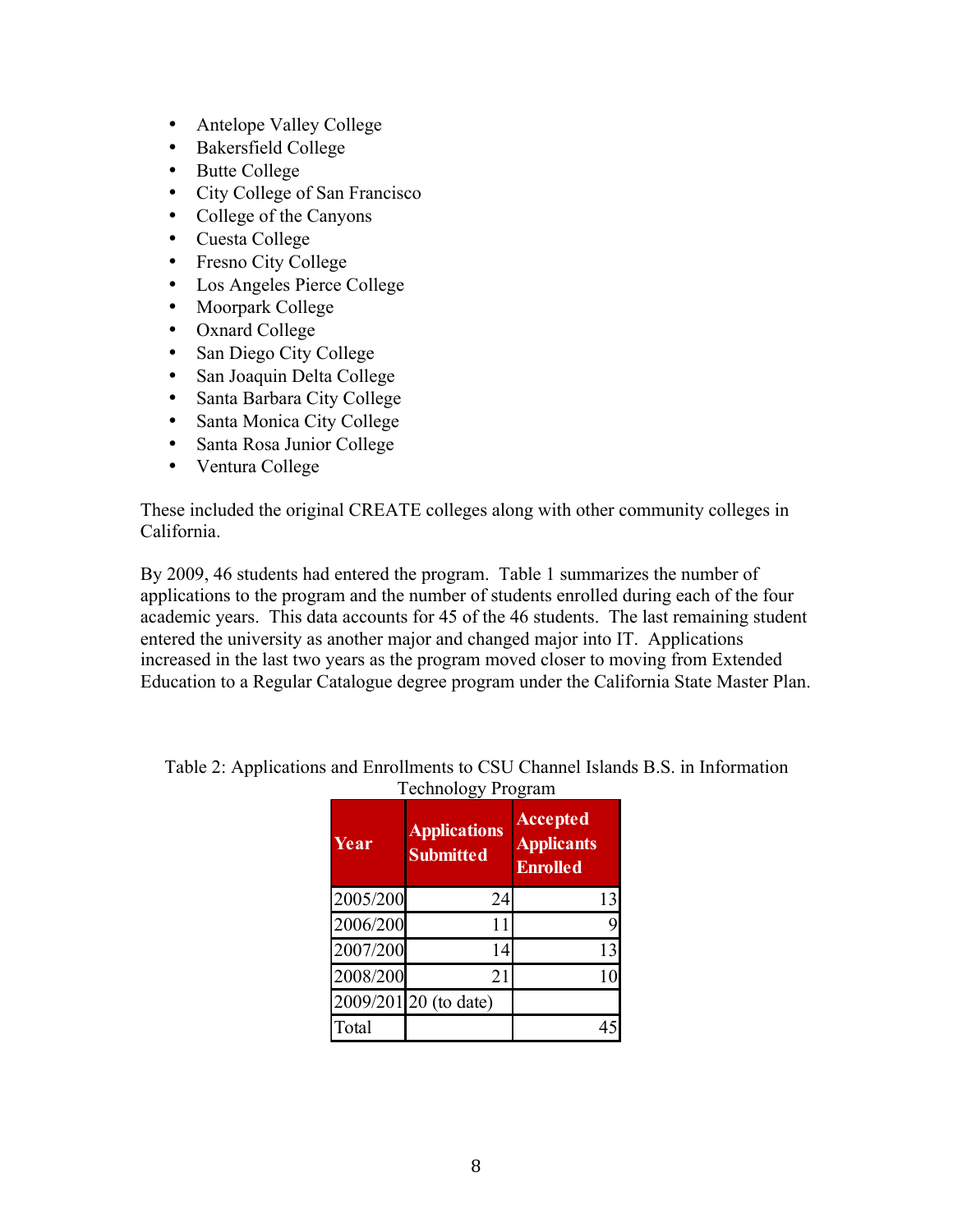Table 2: Note that in the 2008-2009 academic year the number of applicants increased but the percentage of applicants who actually enrolled was significantly less. This can be explained by a change in the application process. Prior to Fall 2008, this new program did not yet appear on the California State University online application web site (CSUMentor). To apply a student needed to know about the program from another source and contact the university to determine the application process. As of the fall 2008 application period, the program began to appear on CSUMentor. Students applying to a CSU can apply to multiple universities and majors all at once. Thus, there are more applicants who are not committed to the program. This lower enrollment yield is typical of other degree programs. (Source: CSUCI Institutional Research Office)

Table 3: Number of Graduates from CSU Channel Islands B.S. in Information Technology Program

|                  | Technology Program |
|------------------|--------------------|
| <b>Semester</b>  | <b>Graduates</b>   |
| Spring 2007      | 2                  |
| <b>Fall 2007</b> |                    |
| Spring 2008      |                    |
| <b>Fall 2008</b> | $\overline{2}$     |
| Spring 2009      | 3                  |
| Total            |                    |

Table 3: Note: Shows the number of graduates from the program. Of the 12 students who had graduated, seven graduated in two years, one graduated in 2.5 years and four graduated in three years. (Source: CSUCI Institutional Research Office)

Figure 2: Status of CSUCI B.S. in Information Technology Students

.



Figure 2: Note: Of the 34 students who entered the program but had not yet graduated, 16 were continuing in the program, four changed major (two to computer science) and 14 stopped out. (Source: CSUCI Institutional Research Office)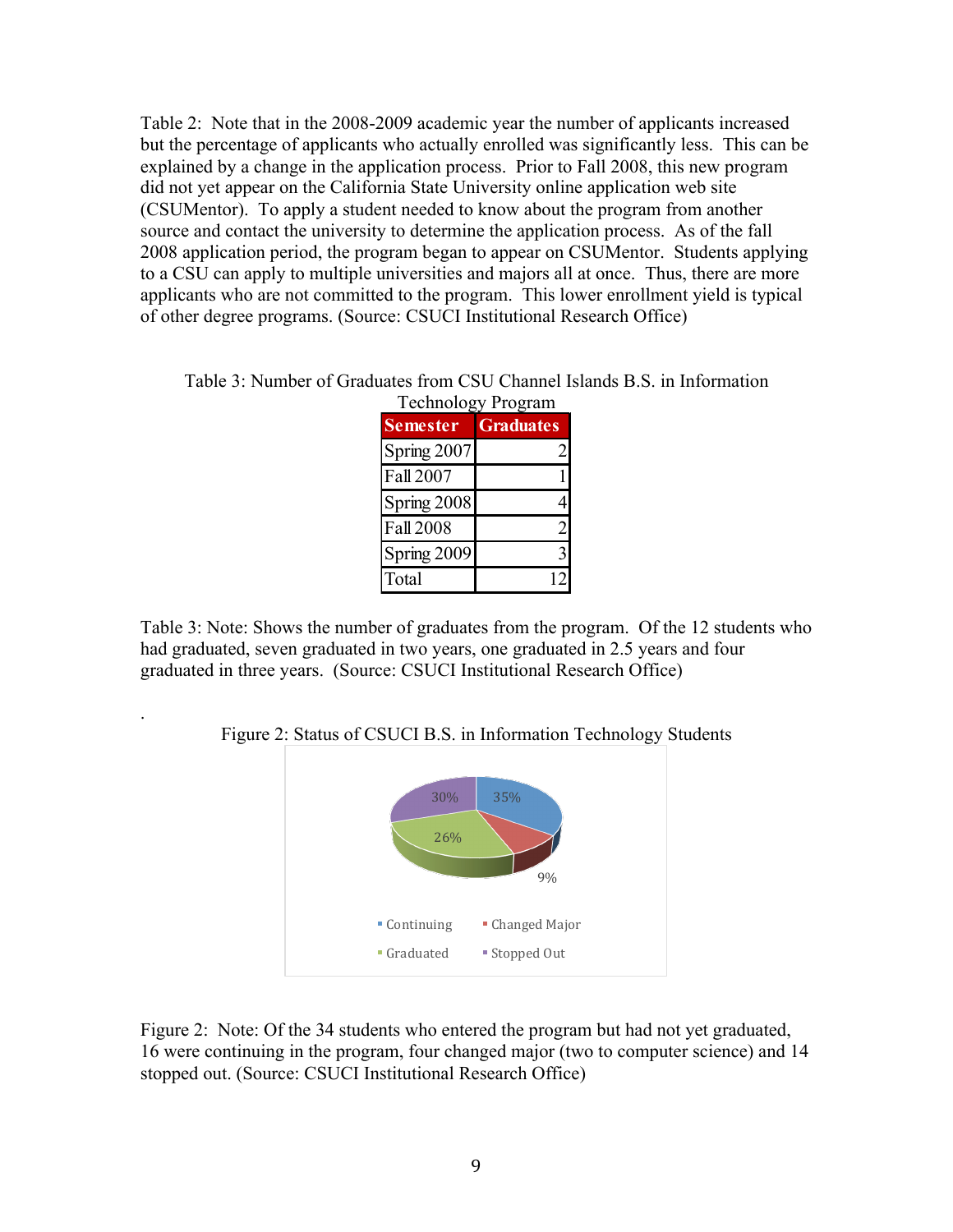The program was offered as a mix of traditional face-to-face and online courses. There continued to be a 50-50 split between students who want traditional face-to-face courses and those who want online courses. The complete degree program requires 60 units of coursework to be taken at the community college followed by 60 units to be completed at CSU Channel Islands.

The 46 students in this program had been a mix of traditional full time students and full time workers who are attending school on a part time basis.

According to the department chair, all of the IT students were fully employed from the moment they came in as upper division transfers, either working in the CSUCI computer labs, in the school's IT division, or for outside companies. Several of the IT students work for the IT division at the college, and the reports from their supervisors are outstanding. Consequently, the department chair is regularly asked to refer more students each semester. The demand for these students outstripped the supply.

Based on their experience with IT students over the past three years, the faculty have found that there is no problem mixing information technology and computer science students in some of the required courses. As a result some of the courses that were offered in separate sections for IT and CS students have been combined into a single section. The pilot was considered a success and the BSIT program was moved fully into the regular program offerings of CSUCI as of fall 2010.

## Longitudinal Success of the 2+2 BSIT Program fall 2005 to fall 2017

As part of this research study on the effectiveness and success of programs under these 12 years of NSF funding, CREATE again contacted CSUCI faculty eight years after the previous decision point to see if the program continued to act as a strong 2+2 pathway for student achievement in information technology. The following two factors were requested: 1) student matriculation data: headcount enrollment by community college and by year; matriculation patterns of students from the five closest community colleges, four of which were original CREATE schools and 2) student success and completion/graduation data. The following data was provided in September and December of 2017 by the Office of Institutional Research, Planning, and Effectiveness Office at CSUCI.

Matriculation Measures One: Community College Continued to Expand from 3 original community colleges to 30: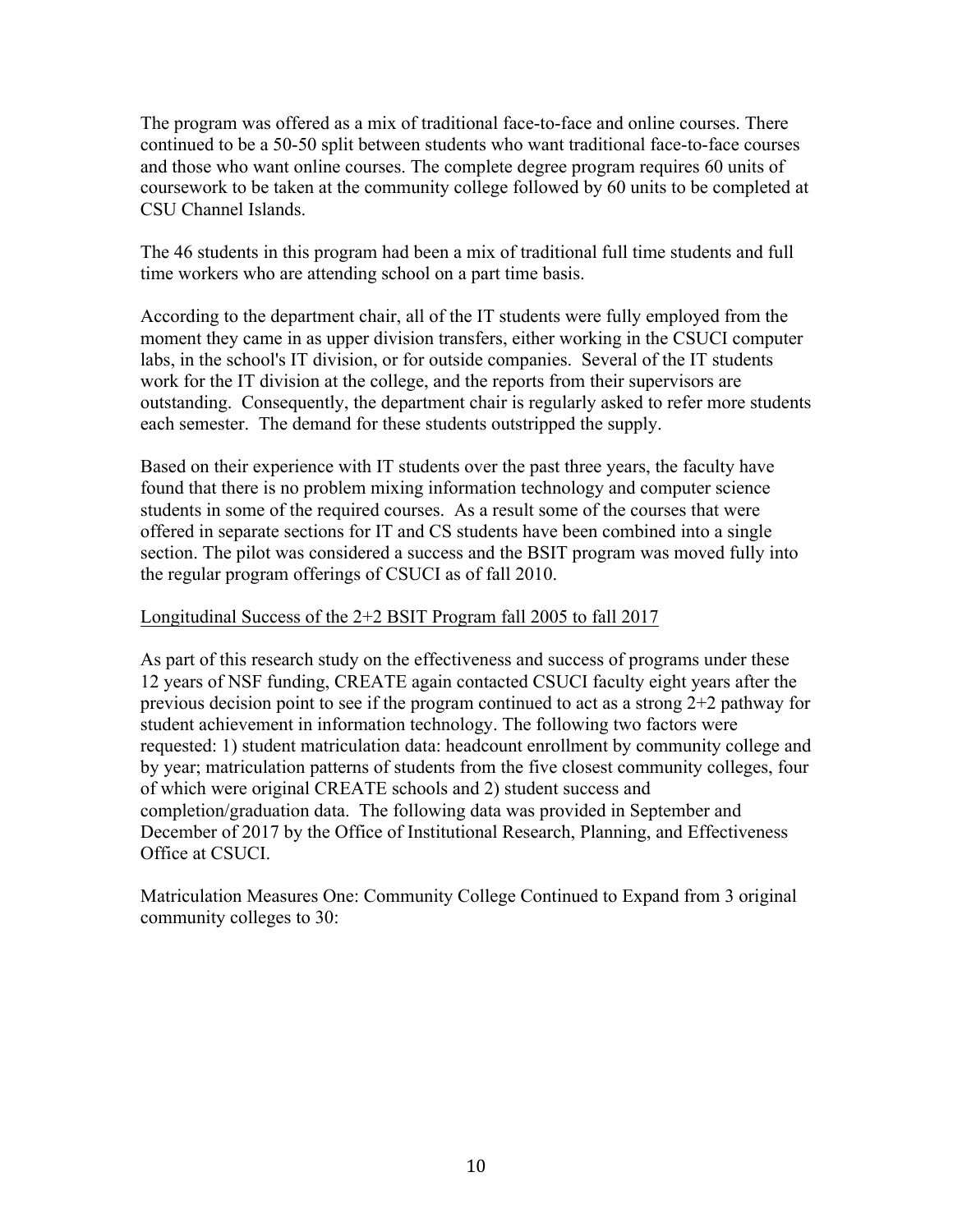

Figures Three and Four: Matriculation Measures Two and Three: Enrollment: As the figure above and below below show, the BS IT degree program continued to grow and there are 63 declared IT majors as of spring 2017. (Source: CSUCI Institutional Research Office)

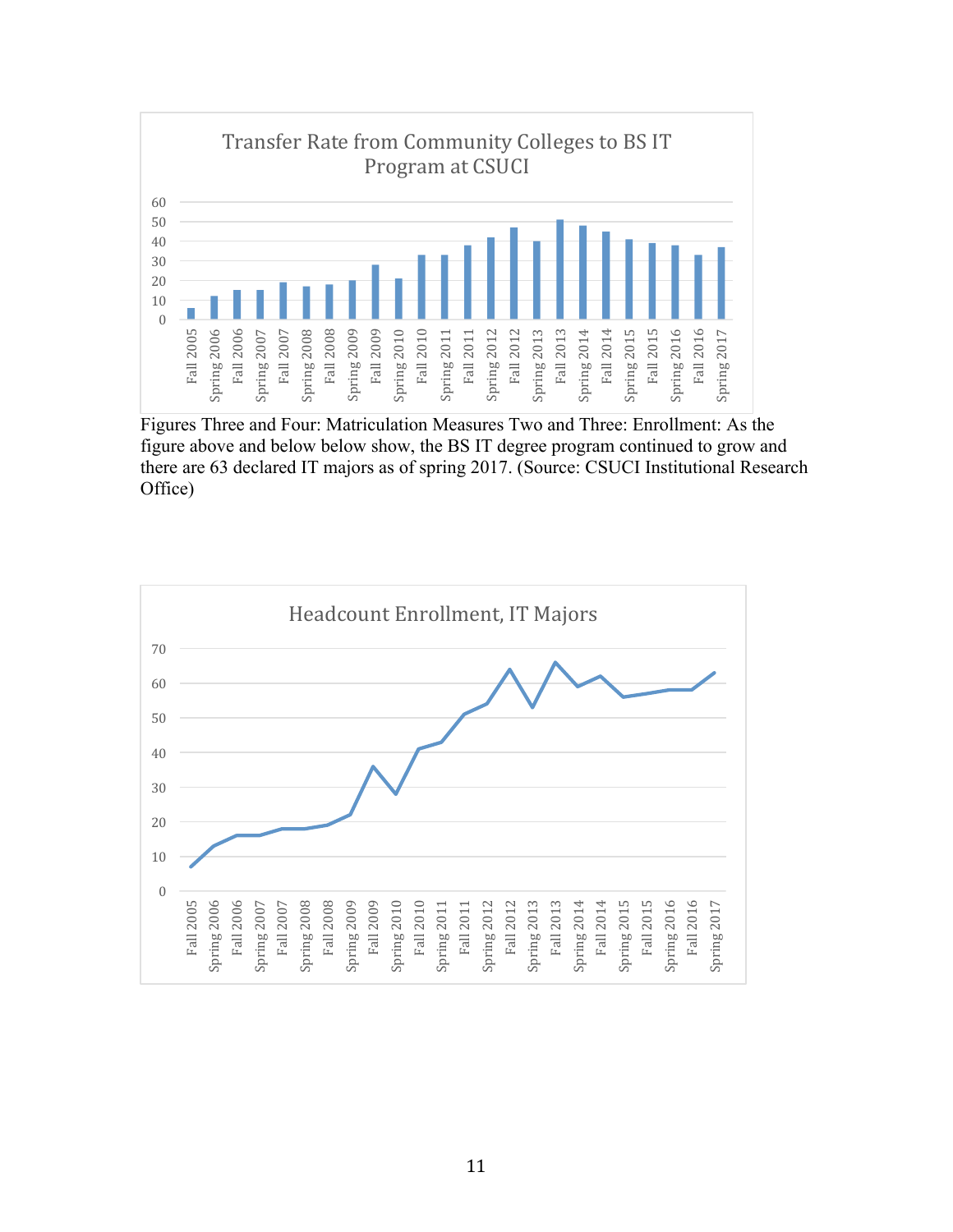Table Four: Matriculation Measures Four: Matriculation from Closest Community Colleges: The five CA community colleges closest to CSUCI (four of which were original CREATE colleges) continued to provide the majority of the enrollment in the BSIT program. (Source: CSUCI Institutional Research Office)

| <b>Semester</b>    | <b>Moorpark</b><br>College | <b>College</b> | <b>Oxnard</b> Ventura<br><b>College</b> | <b>College</b><br>of the<br><b>Canyons</b> | <b>Santa</b><br><b>Barbara</b><br>City<br>College |
|--------------------|----------------------------|----------------|-----------------------------------------|--------------------------------------------|---------------------------------------------------|
| Fall 2010          | 9                          | 3              | 3                                       | $\overline{4}$                             | 5                                                 |
| Spring 2011        | 8                          | 4              | 4                                       | 4                                          | 5                                                 |
| Fall 2011          | 9                          | 7              | 6                                       | 4                                          | $\overline{4}$                                    |
| Spring 2012        | 13                         | 6              | 8                                       | 5                                          | $\overline{4}$                                    |
| Fall 2012          | 15                         | 7              | 9                                       | $\overline{4}$                             | $\overline{2}$                                    |
| Spring 2013        | 15                         | 8              | 8                                       | $\overline{2}$                             | 1                                                 |
| Fall 2013          | 16                         | 10             | 6                                       | 6                                          | 3                                                 |
| Spring 2014        | 15                         | 11             | 4                                       | 4                                          | 3                                                 |
| Fall 2014          | 15                         | 9              | 3                                       | $\overline{4}$                             | 3                                                 |
| Spring 2015        | 15                         | 8              | 3                                       | 4                                          | $\overline{2}$                                    |
| Fall 2015          | 14                         | 7              | 5                                       | $\mathcal{E}$                              | 1                                                 |
| Spring 2016        | 13                         | 8              | 6                                       | $\mathcal{E}$                              | $\Omega$                                          |
| Fall 2016          | 9                          | 6              | 5                                       |                                            | $\overline{2}$                                    |
| Spring 2017        | 7                          | 8              | 7                                       |                                            | $\overline{2}$                                    |
| <b>Grand Total</b> | 37                         | 24             | 21                                      | 12                                         | 10                                                |

Matriculation from Five Closest Community Colleges BSIT

Table Five: Students Success Measures One: Student Transfer from IT to CS consisted of a small number of students.

|                  | <b>New</b><br><b>Freshmen</b> Transfer | <b>New</b>     | <b>Total</b> |
|------------------|----------------------------------------|----------------|--------------|
| Spring 2009      |                                        |                |              |
| Spring 2010      |                                        |                |              |
| Spring 2011      |                                        | $\overline{c}$ | 2            |
| Fall 2011        |                                        | 1              |              |
| Spring 2012      |                                        | 1              |              |
| <b>Fall 2012</b> |                                        |                |              |
| Spring 2014      |                                        | 1              |              |
| Spring 2015      |                                        | 1              |              |
| <b>Fall 2016</b> | 1                                      |                |              |
| Spring 2017      | $\overline{2}$                         | 3              | 5            |
| Total            | 3                                      | 12             | 15           |

## Transferred from IT major to CS Major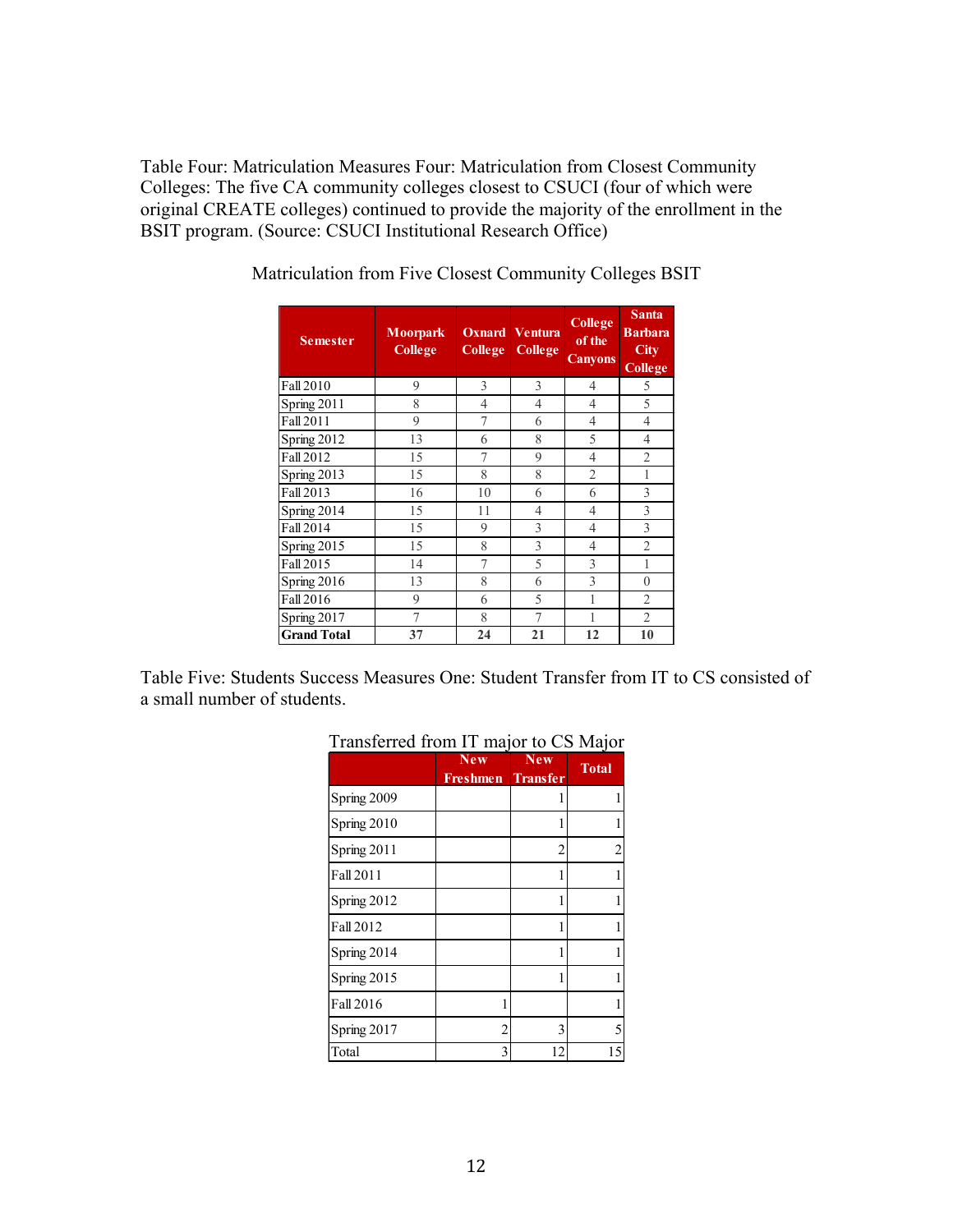Table Six: Student Success Measures Two: IT Majors Time to Degree: Time to degree for transfer majors has grown to three or more years after transfer. (Source: CSUCI Institutional Research Office)

|             | <b>Admitted as</b><br><b>Freshmen</b> | <b>Admitted as</b><br><b>Transfer</b> |
|-------------|---------------------------------------|---------------------------------------|
| 2006-07     |                                       | $\overline{c}$                        |
| 2007-08     |                                       | 3                                     |
| 2008-09     |                                       | 2.25                                  |
| 2009-10     | 0                                     | 2.75                                  |
| 2010-11     | 5                                     | 2.5                                   |
| 2011-12     | 0                                     | 2.5                                   |
| 2012-13     | 4.5                                   | 3                                     |
| $2013 - 14$ | 5.25                                  | 3.5                                   |
| 2014-15     | 8                                     | $\overline{3}$                        |
| 2015-16     |                                       | 3                                     |

| IT Majors Median Time to Degree |  |
|---------------------------------|--|
|---------------------------------|--|

Table Seven: Student Success Measure Three A: IT degrees conferred: While the number of students granted BS degrees continues the number is a small percentage of the number of students enrolled. (Source: CSUCI Institutional Research Office)

| <b>IT Degrees Conferred</b> |                |  |
|-----------------------------|----------------|--|
| Year                        | <b>Degrees</b> |  |
| 2006-07                     | 2              |  |
| 2007-08                     | 5              |  |
| 2008-09                     | 4              |  |
| 2009-10                     | 7              |  |
| 2010-11                     | 6              |  |
| 2011-12                     | 9              |  |
| 2012-13                     | 12             |  |
| 2013-14                     | 15             |  |
| 2014-15                     | 17             |  |
| 2015-16                     | 17             |  |
| Total                       |                |  |

Table Eight: Student Success Measure Three B: IT degrees conferred at Five Closest Community Colleges: The CREATE Colleges, especially Moorpark College, provide the largest number of transfer graduates for the BSIT program, but the number still remains much lower than the number of students enrolled. (Source: CSUCI Institutional Research Office)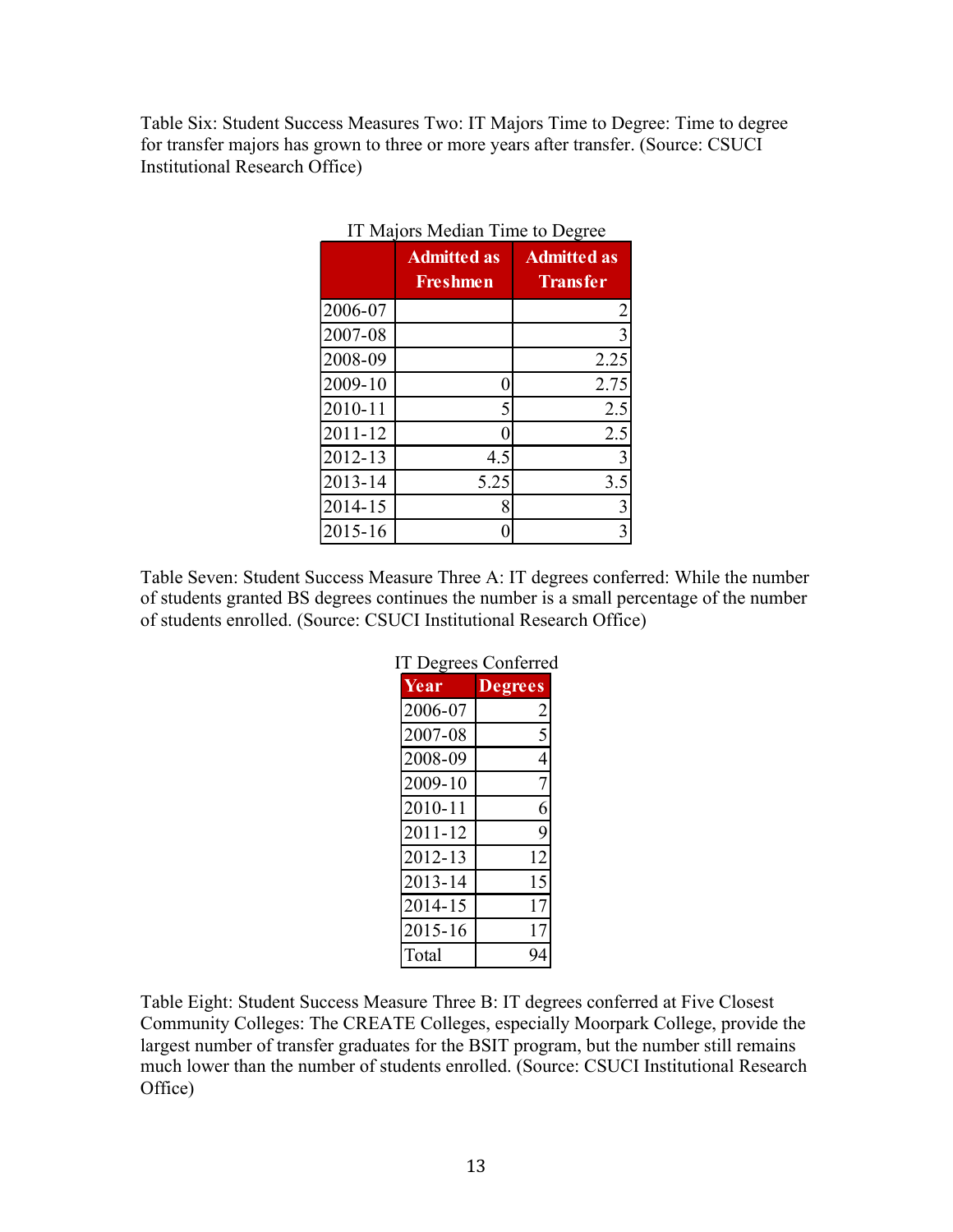| Year               | <b>Moorpark</b><br><b>College</b> | <b>Ventura</b><br><b>College</b> | <b>College</b><br><b>Of The</b><br><b>Canyons</b> | <b>Oxnard</b><br><b>College</b> | ت<br><b>Santa</b><br><b>Barbara</b><br><b>City</b><br><b>College</b> |
|--------------------|-----------------------------------|----------------------------------|---------------------------------------------------|---------------------------------|----------------------------------------------------------------------|
| 2006-07            | 2                                 |                                  | 0                                                 | 0                               |                                                                      |
| 2007-08            | 3                                 |                                  |                                                   | 0                               |                                                                      |
| 2008-09            |                                   |                                  | O                                                 | 0                               |                                                                      |
| 2009-10            | 2                                 | 3                                |                                                   |                                 |                                                                      |
| 2010-11            |                                   |                                  |                                                   | 0                               |                                                                      |
| 2011-12            | 3                                 |                                  |                                                   | 0                               |                                                                      |
| 2012-13            | 3                                 | 4                                |                                                   |                                 |                                                                      |
| 2013-14            | 5                                 | 3                                |                                                   |                                 |                                                                      |
| 2014-15            | 5                                 |                                  |                                                   | 4                               |                                                                      |
| 2015-16            | 5                                 |                                  | $\overline{2}$                                    | $\overline{2}$                  |                                                                      |
| <b>Grand Total</b> | 29                                | 13                               | 10                                                | 10                              |                                                                      |

IT Degrees Conferred by Transfer Institution of Origin

Table Nine A and B: Student Success Measure Four: Transfer Major Graduation Rates: While Community College Transfers are the majority of the student enrollees for the BSIT program, their graduation rates are decreasing. (Source: CSUCI Institutional Research Office)

| All Undergraduate IT Transfers, 4 Year Graduation Rates |    |                |            |                |                  |  |  |  |
|---------------------------------------------------------|----|----------------|------------|----------------|------------------|--|--|--|
|                                                         |    | Graduated in   | Major Grad | Graduated in   | Program          |  |  |  |
| Cohort                                                  | N  | IT Major       | Rate       | CS Program     | <b>Grad Rate</b> |  |  |  |
| Fall 2010                                               | 13 | 6              | 46.2%      |                | 53.8%            |  |  |  |
| Fall 2011                                               | 9  | 3              | 33.3%      |                | 33.3%            |  |  |  |
| Fall 2012                                               | 16 | 9              | 56.3%      | 9              | 56.3%            |  |  |  |
| Fall 2013                                               | 18 | 13             | 72.2%      | 13             | 72.2%            |  |  |  |
| Fall 2014                                               | 9  | 3              | 33.3%      | $\overline{4}$ | 44.4%            |  |  |  |
| Fall 2015                                               |    | $\overline{0}$ | $0.0\%$    |                | $0.0\%$          |  |  |  |
| Fall 2016                                               | 10 |                | $0.0\%$    |                | $0.0\%$          |  |  |  |